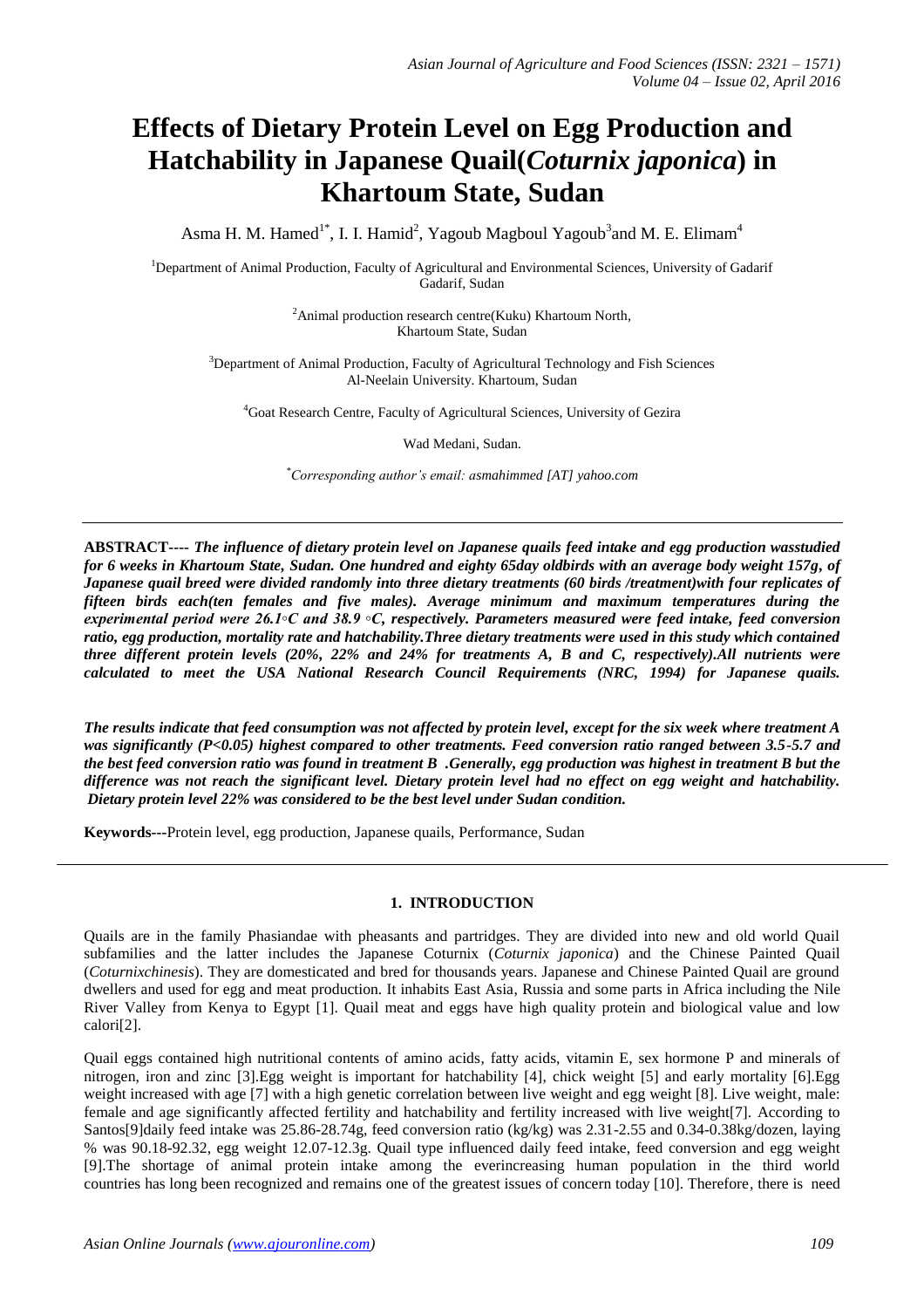to widen the scope of poultry meat and egg by focusing more attention on the relatively unutilized poultry species called quails which has great potentials to ensure a sustainable supply of the additional needed meat and egg.

A lot of poultry farmers in Sudan lack the detailed knowledge and capacity on the profitable production of both meat and egg from quail birds. Nutrient requirements established under temperate conditions may not be entirely satisfactory in the tropical environment [11].

This experiment was conducted to determine the effect of protein level on egg production and hatchability in Japanese quail.

## **2. MATERIALS AND METHODS**

This experiment was carried out in the Animal Production Research Centre at Kuku, Khartoum North, Khartoum State, Sudan. Minimum and maximum temperatures outside the poultry unit were 26.1°C and 38.9°C, respectively.

#### **2.1 Birds:**

A total of 180 (65 day old) Japanese quails were used in this experiment. They were weighed and distributed into 12pens, and each pen contained 15 birds (10 females and 5 males) of approximate equal body weight. The pens were randomly allocated to the three experimental diets (60birds / treatment).

## **2.2 Housing and Management**

The experiment was carried out on adeep litter floor system. The pens inside the house were from wire netting. The dimensions of each pen were  $1.0 \times 1.0$  m. Dry wood-shaving was used as litter with 5cm depth. Each pen was provided with clean disinfected feeder and drinker that were filled with feed and water all the time. Light provided was natural light during the day. The house was cleaned and disinfected with formalin before the commencement of the experiment.

#### **2.3 Diets**

The Japanese quail nutrients requirement was calculated according to NRC [12].Three diets were used in the experimentwith different CP levels. Diet A had20% CP (control), diet B had 22% CP, and diet C had 24% CP. The experimental diets ingredients and calculated compositions are shown in table 1.

## **2.4Experimental procedures**

The experiment started when the birds were65 days old. Theywere weighed on the first day and at the end of the experiment. The experimental diets were fed for seven weeks.Feed and water were offered *adlibitum* (*ad lib*).Records of feed consumption, egg weight and production were maintained on weekly basis per replicates. Mortality rate was recorded throughout the experimental period.

#### **2.5 Experimental design and statistical analysis**

The completely randomized design was used in the experiment. The data (feed intake, feed conversion ratio, egg production and hatchability) was subjected to analysis of variance (ONE –WAY ANOVA) using the SAS computer program. The least significant difference (LSD) test was used for treatment means separation.

# **3. RESULTS AND DISCUSSION**

Table 2 shows effects of different CP levels on weekly feed intake in Japanese quails.

Weekly feed intake varied among diets in different weeks. It was highest in diet A in all weeks, except the  $3<sup>rd</sup>$  week and the difference were significant at the  $6^{th}$ week. It was lowest in diet B at the 1<sup>st</sup>, 2<sup>nd</sup> and  $5^{th}$  week. It was lowest in diet A at the 3<sup>rd</sup>week. Weekly feed intake varied among weeks in different diets and was highest in the 2<sup>nd</sup> week in all diets.

The variations in weekly feed intake among diets in different weeks in Japanese quails in this study were due to diets composition, production level, body weight and the environment. The highest feed intake in diet A in all weeks showed it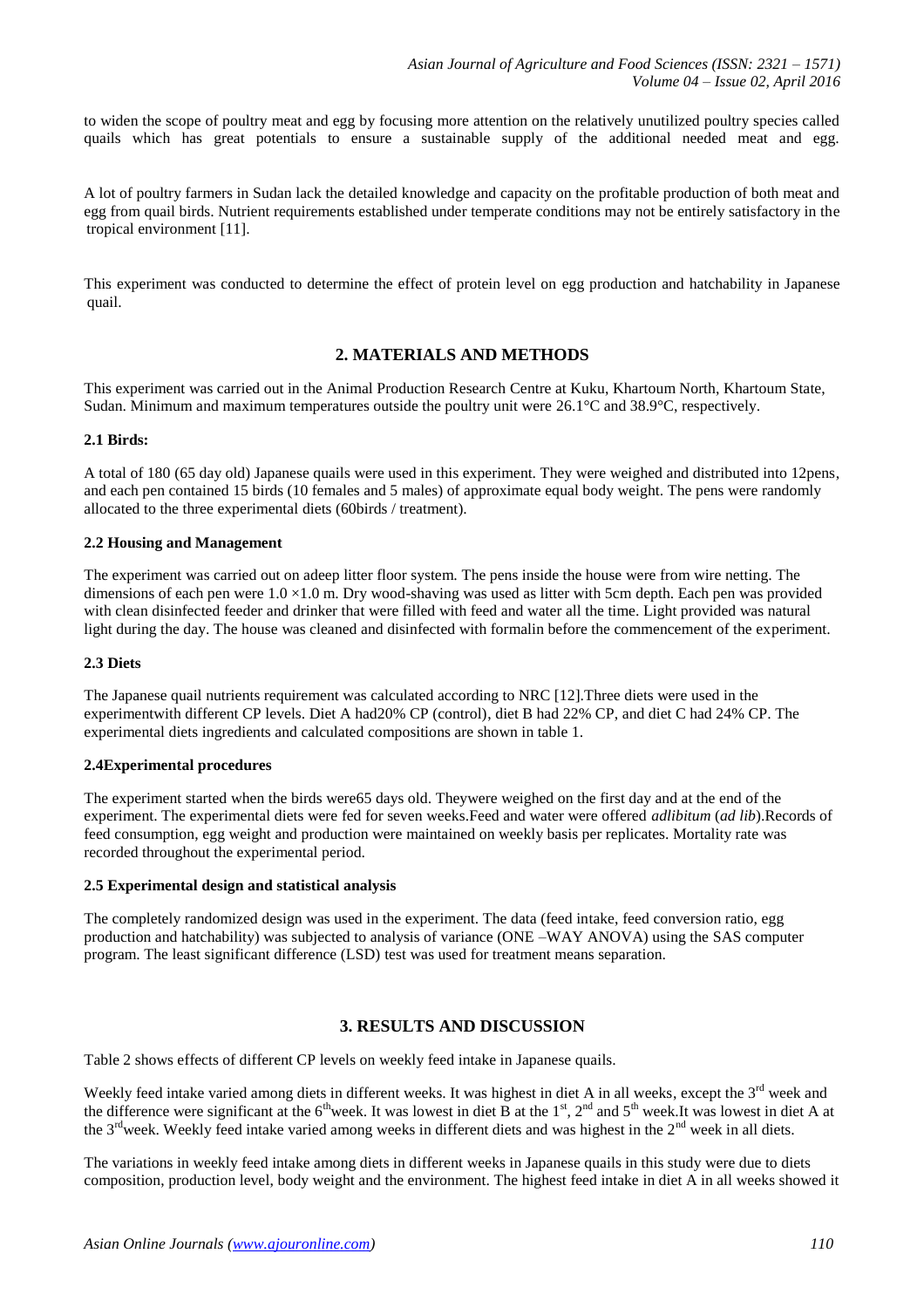satisfied the nutrient requirements and well balanced. The increased feed intake up to the 2nd week was due to increased body weight and nutrients requirements.

Table 3 shows the effects of different CP levels on Japanese quails hen - day egg production (HD %) in Kuku Research center farm.

Egg production varied among diets in different weeks, but not significantly (P>0.05). It was highestin diet B in all weeks, except the  $2<sup>nd</sup>$  where it was highest in diet A and in the 6thweek, it was similar in diets A and B. It was lowest in diet C in all weeks. Weekly egg production increased with weeks in diet C and generally increased with weeks in diet A. It increased up to the  $4<sup>th</sup>$  week and then declined in diet B.

Table 4 shows the effects of different CP levels on Japanese quails hen- housed egg production (HH %) in Kuku Research center farm. Egg production varied among diets in all weeks, but not significantly (P>0.05). It was highest in diet A in the 2<sup>nd</sup> and 6<sup>th</sup> weeks and in diet B in the 1<sup>st</sup>, 4<sup>th</sup> and 5<sup>th</sup> weeks. It was lowest in diet C in all weeks. Egg production increased with weeks indiet C and increased up to the  $4<sup>th</sup>$  week and then declined in diet B. It was generally increased with weeks in diet A.

The variations in egg production among diets in different weeks were associated with diets composition and showed that diet B was generally the best and diet C the worst in all weeks. The generally increased weekly egg production with weeks was associated with increased BW and nutrients requirements.

Table 5 shows effects of different CP levels on Japanese quails feeds conversion ratio in Kuku Research center farm.Feeds conversion ratio varied among diets in different weeks, but not significantly (P>0.05). It was highest in diet A in the  $1<sup>st</sup>$ , 4th, 5th and 6<sup>th</sup> weeks and in diet C in the  $2<sup>nd</sup>$  and  $3<sup>rd</sup>$  weeks. It was lowest in diet B in all weeks. Feed conversion ratio declined with weeks in all diets.

The variations in Feeds conversion ratio among diets in different weeks were associated with diets composition. The generally highest FCR in diet A and the lowest in diet B in all weeks showed the latter had the best FCR and was worse for the former.

Table 6 shows the effects of CP level on Japanese quails performance in Kuku Research center farm. All parameters varied among diets, but not significantly (P>0.05). Diet A had the highest feed intake and egg weight and diet B had the highest egg production. The feed intake values obtained in this study were lower than feed intake values observed by Tuleun*et al*.[2].This could be due to variations in the ambient temperatures.

Feed conversion ratio was highest in diet C and lowest in diet B. Diet C had the lowest egg weight and production. The variations in allparameters among diets were mainly due to the diet CP level. The highest egg weight in diet A was due to increased feed intake.

The increased egg weight with age was mainly due to increased birds weight and nutrients requirements. It was also due to increased ova size and albumen secretion [13]. The increased egg weight with age was reported by many workers [14], [15], [16], [7] with a high genetic correlation between live weight and egg weight [8]. Egg weight was significantly lower in light birds than medium and heavy ones [7]. Mean egg weight was close to the reported 10g [18], [19]. Diet C had the highest Feed conversion and the lowest egg weight and production.

Table 7 shows effects of CP level on Japanese quails mortality rate in Kuku Research center farm.

Mortality rate varied among diets in males and females and was highest in diet B in females and similar in diets B and C in males. It was lowest in diet A for males, females and total mortality.

Table 8 shows effects of CP level on Japanese quails hatchability in Kuku Research center farm.

Hatchability varied among diets in different weeks, but not significantly (P>0.05). It was highest in diet A in the 2nd and 3rd weeks, diet Bin the 1st week and diet C in the 4th week. Hatchability generally increased with increased weeks in all diets.Hatchability varied among diets in different weeks due to diets composition.

# **4. CONCLUSION**

It can be concluded that dietary protein level 22% was considered to be the best level under Sudan condition because it increased hen – day egg production, hen – housed egg production and improved feed conversion ratio.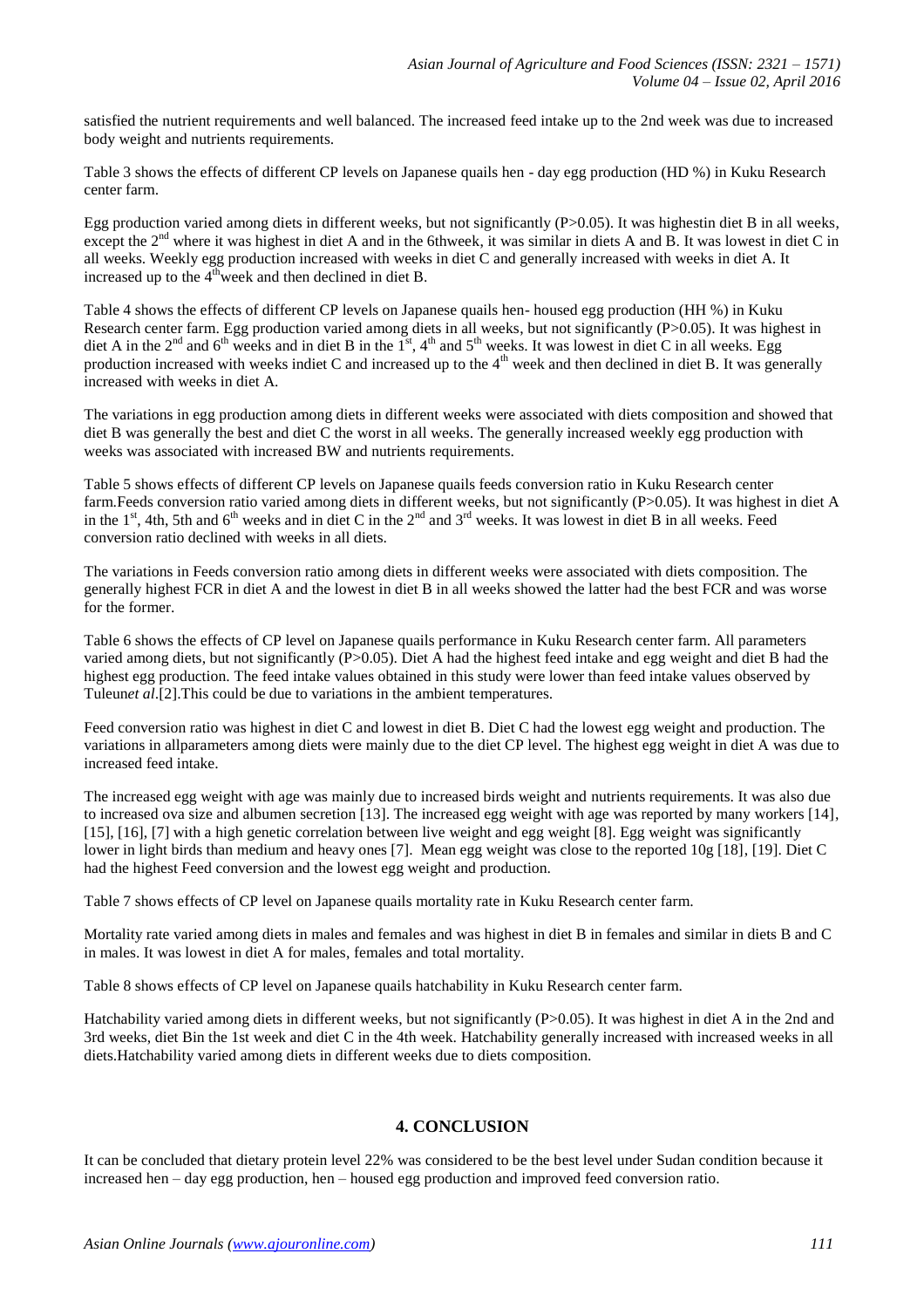# **5. REFERENCES**

[1] Pappas, J. (2013). Coturnix japonica.Animal Diversity Web.Cited by Wikipedia (2015).Wikipedia (2015).Japanese quail.Wikipedia, the free encyclopedia.

[2] Tuleun C.D., A.Y. Adenkola and F.G.Yenle(2013).Performance and erythrocyte osmotic membrane stability of laying Japanese quails(Coturnixcoturnixjapanica) fed varing dietary protein levels in a hot humid tropics.Agric. Biol. J. of N. Am.4(1):6-13.

[3] Tunsaringkarn T., TungiaroenchaiW.andSiriwong W.(2013).Nutrient benefits of quail (Coturnixcoturnix japonica) eggs. International Journal of Scientific and Research Publications, Volume 3, Issue 5, 1-8.

[4] Altan O., Oquz, I&Setter, P., (1995).Japan

bildircinlarindaYumurtaagirligiileozgulagirligininkuluckaozellikerimetkileri(Turkish of: Effect of egg weight and specific gravity on hatchability and chick weight in Japanese quails.).Tr.J.Agric.Forest.19.219-222.

[5] Shanawany, M.M. (1987). Hatching weight in relation to egg weight in domestic birds.World's Poult. Sci. 43, 107- 115.

[6] Skewes, P.A., Wilson, H.R. & Mather, F.B. (1988). Correlations among egg weight, chick weight and yolk sac weight in Bobwhite quail *(Calinusvirginianus).* Florida Sci. 51, 159-162.

[7] Ipek A., Sahan U. and B. Yilmaz (2004). The effect of live weight, male to female ratio and breeder age on reproduction performance in Japanese quails *(Coturnixcoturnix japonica)*.South African Journal of Animal Science 34 (2), 130-134.http://www.sassas.co.za/sajas.html.

[8] Marks, H.L. (1983). Genetics of growth and meat production in other galliformes. In: Poultry breeding and genetics. Ed. Crawford, R.D., Elsevier, Part 4, Amsterdam. pp. 677-690.

[9] Santos, T. C., Murakami, A. E, . Fanhani, J. C. and Oliveira, C. A. L. (2011). Production and Reproduction of Eggand Meat type Quails Reared in Different Group Sizes. Brazilian Journal of Poultry Science 13, 9-14.

[10]Omoikhoje, S. O. A. M. Bamgbose and M. B. Aruna (2008). Replacement value of unpeeled cassava root meal(UCRM) for maize in weaner Rabbit Diets. *Nig J Anim.Prod.* 35: 63-68.

[11]Babangida S, Ubosi CO. 2006. Effects of dietary protein levels on the performance of laying Japanese quails(Coturnixcoturnixjapanica) in a semi-arid environment. Nig. J Anim. Prod. 33(1): 45-52

[12]NRC(1994). National Research Council Nutrient Requirement. Table of Poultry, 9<sup>th</sup> Ed. Washington, D.C.National Academy Press.

[13] Altan, O., Oguz, I. and Akbaş, Y. (1998). Effects of selection for high body weight and age of hen on egg characteristics in Japanese quail (Coturnixcoturnix japonica*))*. Tr. J. Vet. Anim. Sci. 22, 467-473. Cited by Ipek*et al.* (2004).

[14] North, M.O. and D.D, Bell (1990). Commercial chicken production manual. Chapman &Hall Inc., 4 ed. New York , USA.

[15] İnal, Ş., Dere, S., Kırıkçı, K. &Tepeli, C.(1996). Japonbıldırcınlarında*(Coturnixcoturnix japonica)*  canlıağırlığagöreyapılanseleksiyonunyumurtaverimi, yumurtaağırlığı, fertilite, kuluçkarandımanıveyaşamagücüneetkileri (Turkish of: *Effects of selection for body weight of Japanese quail (*Coturnixcoturnix japonica*) on egg production, egg weight, fertility, hatchability and survivability)*. Vet. Bil.Derg. 12(2), 13-22.

[16] Yalçın, S., Akbaş, Y., Ötleş, S. &Oğuz, İ. (1996). Effect of maternal body weight of quail (C*oturnixcoturnix japonica*) on progeny performance. E. Ü. Zir. Fak.Derg. 33(2-3), 9-16.

[17] Marks, H.L. (1983). Genetics of growth and meat production in other galliformes. In: Poultry breeding and genetics. Ed. Crawford, R.D., Elsevier, Part 4, Amsterdam. pp. 677-690.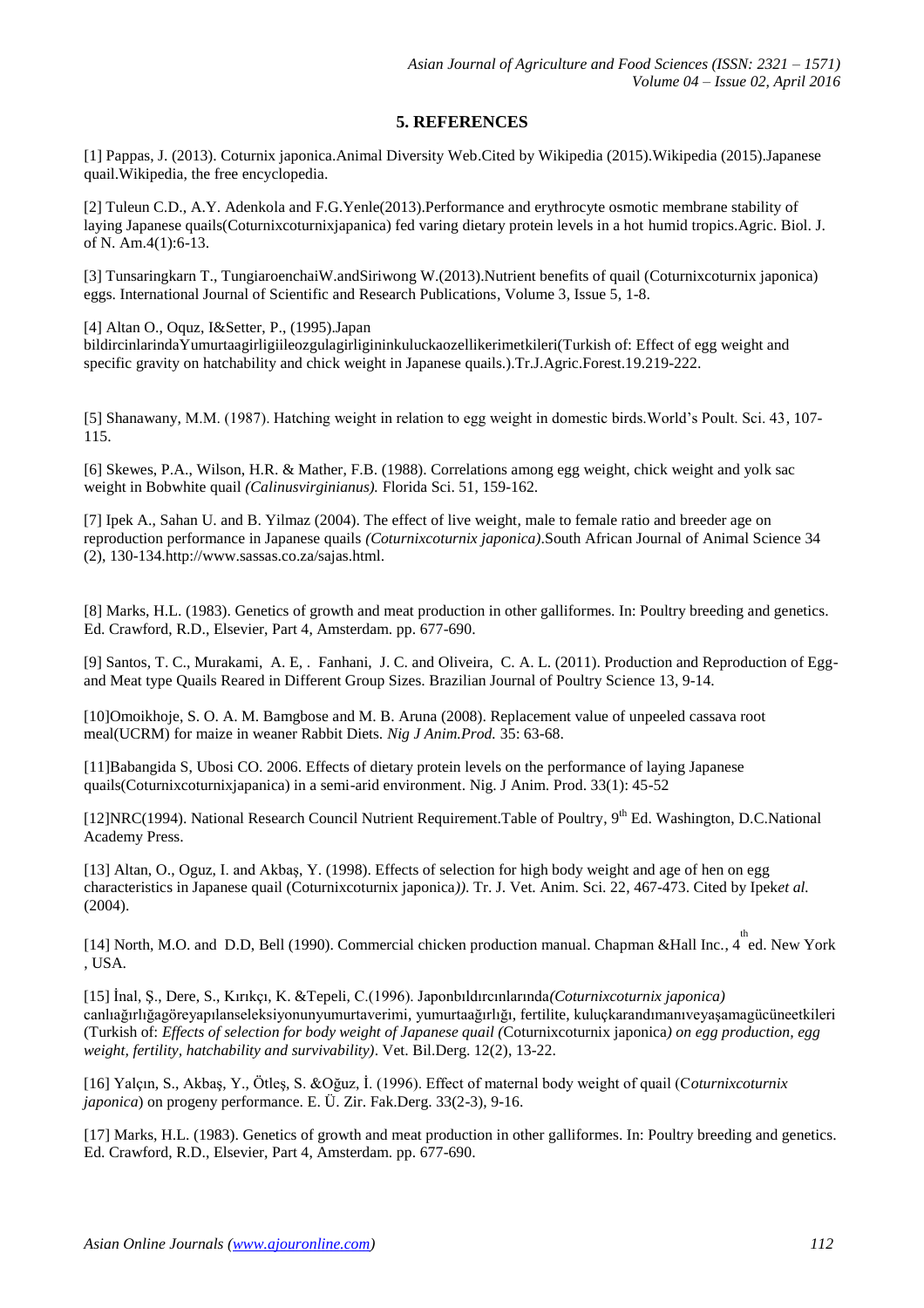[18] Nagarajan, S., Narahari, D., Jayaprasad, I.A. &Thyagarajan, D. (1991). Influence of stocking density and layer age on production traits and egg quality in Japanese quail. Br. Poult. Sci. 32, 243-248.

**[19]** Nazlıgül, A., Türkyılmaz, K. &Bardakçıoğlu, H.E. (2001). Japonbıldırcınlarında*(Coturnixcoturnix japonica)*  bazıverimveyumurtakaliteözellikleriüzerindebiraraştırma (Turkish of: *A study on some production traits and egg quality characteristics of Japanese quail* (Coturnixcoturnix japonica). Tr. J. Vet. Anim. Sci. 25, 1007-1013.

## Table 1. The ingredients (%) and calculated composition of the experimental diets fed to Japanese quails in the Animal Production Research Centre in Kuku , Khartoum North, Khartoum State, Sudan

| Ingredients                           | Diets             |                   |                   |
|---------------------------------------|-------------------|-------------------|-------------------|
|                                       | $\mathbf{A}$      | B                 | $\mathbf C$       |
| Sorghum                               | 67.80             | 65.00             | 60.5              |
| Groundnut cake                        | 18.00             | 23.00             | 28.8              |
| Wheat bran                            | 3.50              | 1.00              | 0.00              |
| Concentrates                          | $\overline{5.00}$ | 5.00              | $\overline{5.00}$ |
| Calcium carbonate                     | 5.30              | $\overline{5.30}$ | $\overline{5.20}$ |
| Diphosphate                           | 0.20              | 0.20              | 0.20              |
| Salt                                  | 0.25              | 0.25              | 0.25              |
| Methionine                            | $\overline{0.10}$ | $\overline{0.10}$ | $\overline{0.10}$ |
| Lysine                                | $0.00\,$          | $\overline{0.00}$ | $0.00\,$          |
| Antifunaltoxins                       | 0.10              | 0.10              | $\overline{0.10}$ |
| Total                                 | 100.00            | 100.00            | 100.00            |
| Calculated composition: Crude Protein | 20.00             | 22.00             | 24.00             |
| <b>Ether Extract</b>                  | 3.5               | 3.6               | 3.9               |
| Crude Fiber                           | 4.2               | 4.3               | 4.6               |
| Calcium                               | 2.5               | 2.5               | 2.5               |
| <b>Available Phosphorus</b>           | 0.56              | 0.56              | 0.57              |
| Lysine                                | $1.0\,$           | $1.0\,$           | $1.1\,$           |
| Methionine                            | 0.46              | 0.48              | 0.50              |
| ME (kcal/kg)                          | 2835              | 2835              | 2831              |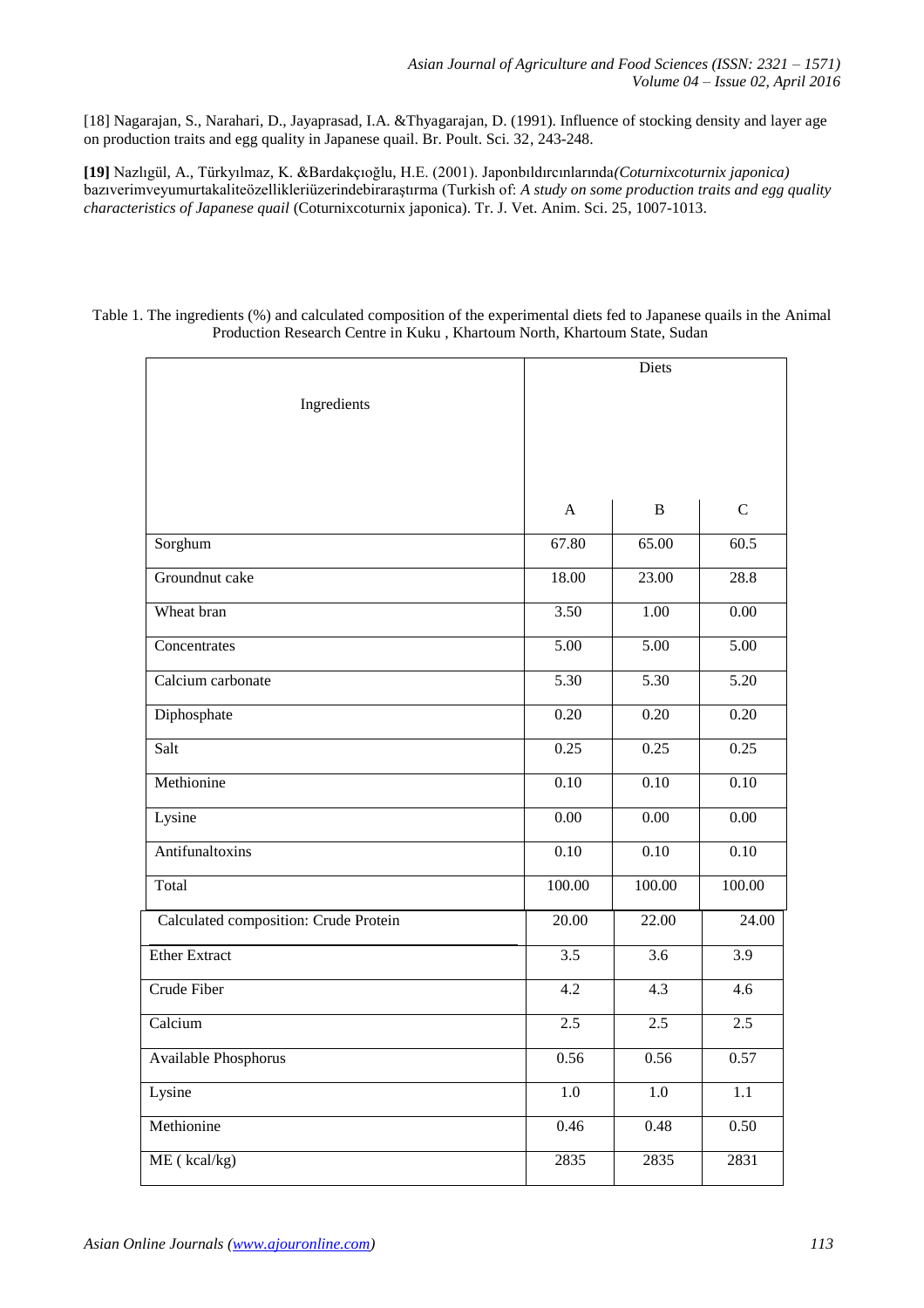| Age (weeks)       | Diets           |                 |                 |           |  |
|-------------------|-----------------|-----------------|-----------------|-----------|--|
|                   | A               | B               | C               | LS        |  |
| 1 <sub>st</sub>   | $73.2 \pm 13.8$ | $66.8 \pm 7.4$  | $71.0 \pm 6.8$  | <b>NS</b> |  |
| $2^{nd}$          | $88.8 \pm 7.5$  | $80.2 \pm 6.4$  | $85.6 \pm 7.1$  | <b>NS</b> |  |
| $2^{\text{rd}}$   | $60.6 \pm 22.5$ | $71.8 \pm 6.5$  | $66.4 \pm 16.3$ | <b>NS</b> |  |
| $4^{\rm th}$      | $73.0 \pm 10.2$ | $69.3 \pm 10.8$ | $66.6 \pm 11.6$ | <b>NS</b> |  |
| $5$ <sup>th</sup> | $73.0 \pm 12.3$ | $54.2 \pm 10.7$ | $59.1 \pm 12.0$ | <b>NS</b> |  |
| $6^{\text{th}}$   | $71.6 \pm 5.9$  | $54.9 \pm 10.6$ | $54.7 + 8.4$    | $***$     |  |

Table 2.Effects of different Crude Protein levels on weekly feed intake (g/bird) in Japanese quails in Kuku, Khartoum North, Sudan.

\*\*= Significantly different at P<0.01, NS= Not significantly different at P>0.05.

Table 3.Effects of different Crude Protein levels on egg production (HD %) of Japanese quails in Kuku, Khartoum North, Sudan.

| Age (weeks)     | <b>Diets</b>    |                 |                 |           |  |
|-----------------|-----------------|-----------------|-----------------|-----------|--|
|                 | A               | B               | $\mathcal{C}$   | LS        |  |
| 1 <sup>st</sup> | $14.0 \pm 18.9$ | $16.4 \pm 10.2$ | $13.6 \pm 10.5$ | <b>NS</b> |  |
| $2^{nd}$        | $26.4 \pm 24.5$ | $23.6+9.1$      | $14.6 \pm 8.4$  | <b>NS</b> |  |
| $3^{\text{rd}}$ | $35.0 \pm 29.5$ | $37.3 \pm 10.7$ | $22.5 \pm 12.9$ | <b>NS</b> |  |
| $4^{\text{th}}$ | $34.6 \pm 25.8$ | $46.2 \pm 17.0$ | $28.5 \pm 6.6$  | <b>NS</b> |  |
| 5 <sup>th</sup> | $32.9 \pm 17.1$ | $39.7 \pm 6.9$  | $29.1 + 4.4$    | <b>NS</b> |  |
| 6 <sup>th</sup> | $39.8 \pm 3.8$  | $39.8 \pm 3.8$  | $30.3 \pm 6.1$  | <b>NS</b> |  |

NS= Non significant differences at P>0.05).

Table 4.Effects of different Crude Protein levels on egg production (HH%) of Japanese quails in Kuku, Khartoum North, Sudan.

| Age (weeks)     | Diets           |                 |                 |           |  |
|-----------------|-----------------|-----------------|-----------------|-----------|--|
|                 | A               | B               | $\mathcal{C}$   | LS        |  |
| 1 <sup>st</sup> | $14.3 \pm 18.9$ | $15.4 \pm 10.4$ | $13.3 \pm 10.7$ | <b>NS</b> |  |
| 2 <sup>nd</sup> | $26.4 \pm 24.5$ | $22.1 \pm 10.2$ | $14.3 \pm 8.7$  | <b>NS</b> |  |
| $3^{\rm rd}$    | $35.0 \pm 29.5$ | $35.0 \pm 12.7$ | $21.9 \pm 13.3$ | <b>NS</b> |  |
| 4 <sup>th</sup> | $34.6 \pm 25.8$ | $42.9 \pm 17.2$ | $27.6 \pm 7.0$  | <b>NS</b> |  |
| 5 <sup>th</sup> | $32.1 \pm 17.4$ | $36.1 \pm 9.2$  | $28.1 + 4.4$    | <b>NS</b> |  |
| 6 <sup>th</sup> | $37.5 \pm 11.6$ | $34.6 \pm 2.7$  | $28.1 \pm 4.4$  | <b>NS</b> |  |

NS= Non significant differences at P>0.05).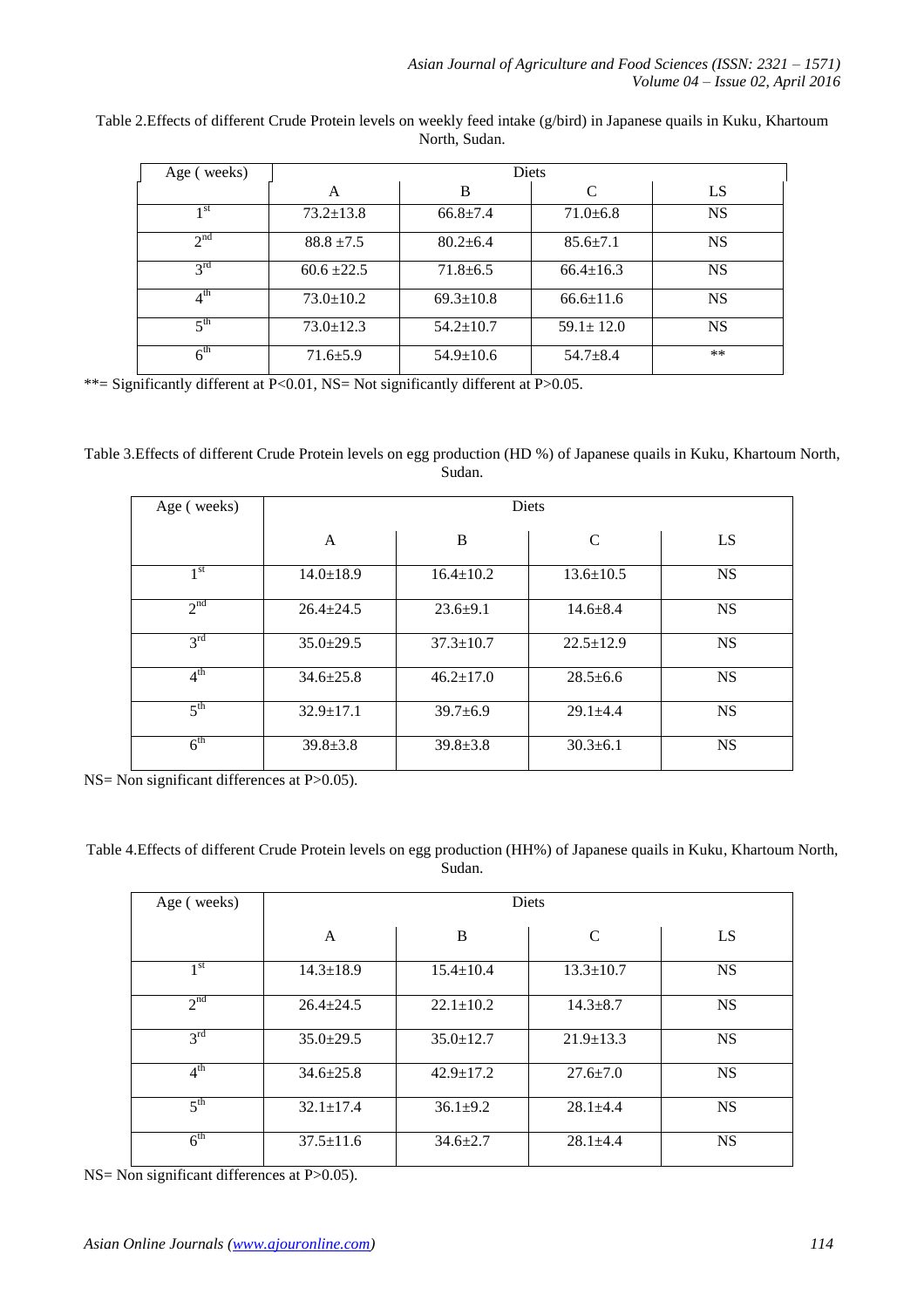| Age (weeks)     | <b>Diets</b>    |               |                |           |  |
|-----------------|-----------------|---------------|----------------|-----------|--|
|                 | A               | B             | C              | LS        |  |
| 1 <sup>st</sup> | $10.7 \pm 15.2$ | $7.6 \pm 5.7$ | $10.2{\pm}5.9$ | <b>NS</b> |  |
| 2 <sup>nd</sup> | $5.0 \pm 5.2$   | $4.9 \pm 1.3$ | $9.1 + 4.4$    | <b>NS</b> |  |
| 3 <sup>rd</sup> | $5.3 \pm 5.2$   | $2.6 \pm 0.4$ | $5.5 \pm 3.6$  | <b>NS</b> |  |
| 4 <sup>th</sup> | $4.5 \pm 3.4$   | $2.2 \pm 0.6$ | $3.4 \pm 0.6$  | <b>NS</b> |  |
| 5 <sup>th</sup> | $3.5 \pm 1.3$   | $1.9 \pm 0.4$ | $3.0 \pm 1.0$  | <b>NS</b> |  |
| 6 <sup>th</sup> | $3.6 \pm 1.4$   | $1.9 \pm 0.5$ | $3.0 \pm 1.0$  | <b>NS</b> |  |

Table 5. Effects of different Crude Protein levels on quails feeds conversion ratio of Japanese in Kuku, Khartoum North, Sudan.

NS= Non significant differences at P>0.05).

Table 6. Effects of Crude Protein level on performance of Japanese quails in Kuku, Khartoum North, Sudan.

| Parameters                            | <b>Treatment</b> |                 |                |           |  |
|---------------------------------------|------------------|-----------------|----------------|-----------|--|
|                                       | A                | B               | C              | LS        |  |
| Feed intake (g/bird/day)              | $10.5 \pm 0.6$   | $9.5 \pm 0.6$   | $9.6 \pm 0.9$  | <b>NS</b> |  |
| Feed intake (g/bird/week)             | $73 + 4.3$       | $66+4.2$        | $67+6.0$       | <b>NS</b> |  |
| Egg weight $(g)$                      | $10.9 + 0.34$    | $10.6 \pm 0.29$ | $10.3 + 0.51$  | <b>NS</b> |  |
| Egg production (HD $\%$ )             | $30+9.9$         | $33.8 + 4.2$    | $23.1 + 7.9$   | <b>NS</b> |  |
| Egg production (HH $\%$ )             | $30+9.8$         | $31 \pm 6.6$    | $22.0 \pm 8.0$ | <b>NS</b> |  |
| Feed conversion ratio(Kg feed/Kg egg) | $5.4 \pm 2.7$    | $3.5 \pm 2.2$   | $5.7 \pm 3.2$  | <b>NS</b> |  |

NS= Non significant differences at P>0.05).

| Table 7. Effects of Crude Protein level on mortality rate of Japanese quails in Kuku, Khartoum North, Sudan. |  |  |  |  |
|--------------------------------------------------------------------------------------------------------------|--|--|--|--|
|--------------------------------------------------------------------------------------------------------------|--|--|--|--|

| Diets         | Female mortality |      | Male mortality              |      | Total mortality |      |
|---------------|------------------|------|-----------------------------|------|-----------------|------|
|               | Number           | $\%$ | Number                      | $\%$ | Number          | $\%$ |
| A             |                  | 1.3  | $\theta$                    | 0    |                 | 1.3  |
| B             | 5                | 6.3  |                             | 1.3  | 6               | 7.5  |
| $\mathcal{C}$ | $\overline{2}$   | 2.5  |                             | 1.3  | 3               | 3.8  |
| Total         | 8                | 2.9  | $\mathcal{D}_{\mathcal{L}}$ | 1.3  | 10              | 4.2  |